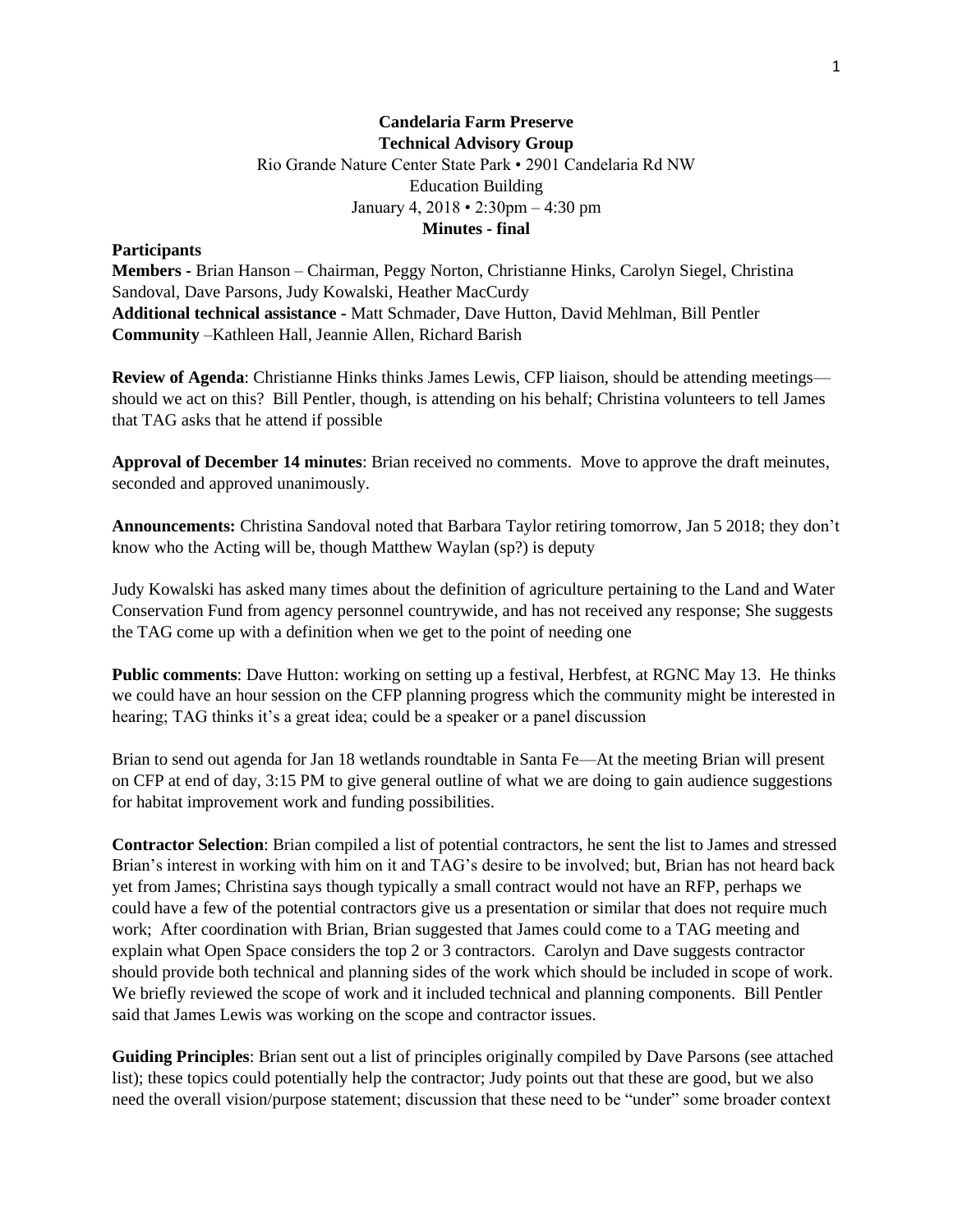(e.g., Vision Statement -> Goals -> Objectives); Christina points out that the "I's, i.e. improvement" [on the Principles list] are the vision and the rest are actions to get there. Dave said that his list was targeted for habitat improvement only.

Principles for habitat management Improve ecosystem health -- goal Increase biodiversity -- goal Restore native species Phase out exotic species Keep vegetative cover, even if nonnative species until planned revegetation Create mosaic of habitat types Improve wildlife-oriented recreation and education while avoiding disturbance to wildlife Improve pollinator habitat Improve bird habitat (resident, breeding, migratory) Farming to provide crops for wildlife Additions during the meeting included: Improve mammal habitat Keep some cropland near the boundary for wildlife Monitor the effectiveness of management actions such as native species plantings etc Conduct native vegetative plantings over time and keep croplands until they are replaced

**Discussion of Mission/Vision statement**: The group felt that we should develop a vision statement, with goals and general actions. The purpose is to engage in a planning process which results in improved ecosystem health and increased biodiversity of Candelaria Farm Preserve and ensuring compliance with LWCF by providing opportunities for wildlife-oriented recreation [and public participation].

**Alternate**: Start with Section 1, first sentence of Council resolution R-16-147 as a Vision Statement: "The City of Albuquerque hereby reaffirms that the Candelaria Farm Preserve is to be managed as a nature study area and wildlife preserve providing access to outdoor recreational opportunities for all residents and visitors, as required by the LWCF Act."

**Or, merge these two together**: Dave Mehlman's attempt: "Candelaria Farm Preserve is to be managed as a nature study area and wildlife preserve providing access to outdoor recreational opportunities for all residents and visitors via a planning process which results in improved ecosystem health and increased biodiversity of Candelaria Farm Preserve and ensures compliance with the LWCF."

Goal: improve ecosystem health and increase biodiversity and provide outdoor recreation opportunities.

Actions to accomplish this goal include [see above Principles list]

We briefly summarized possible recreational activities: Education Recreational events Wildlife viewing (including blinds and platforms) Developed sites for recreation Low impact Guided hiking